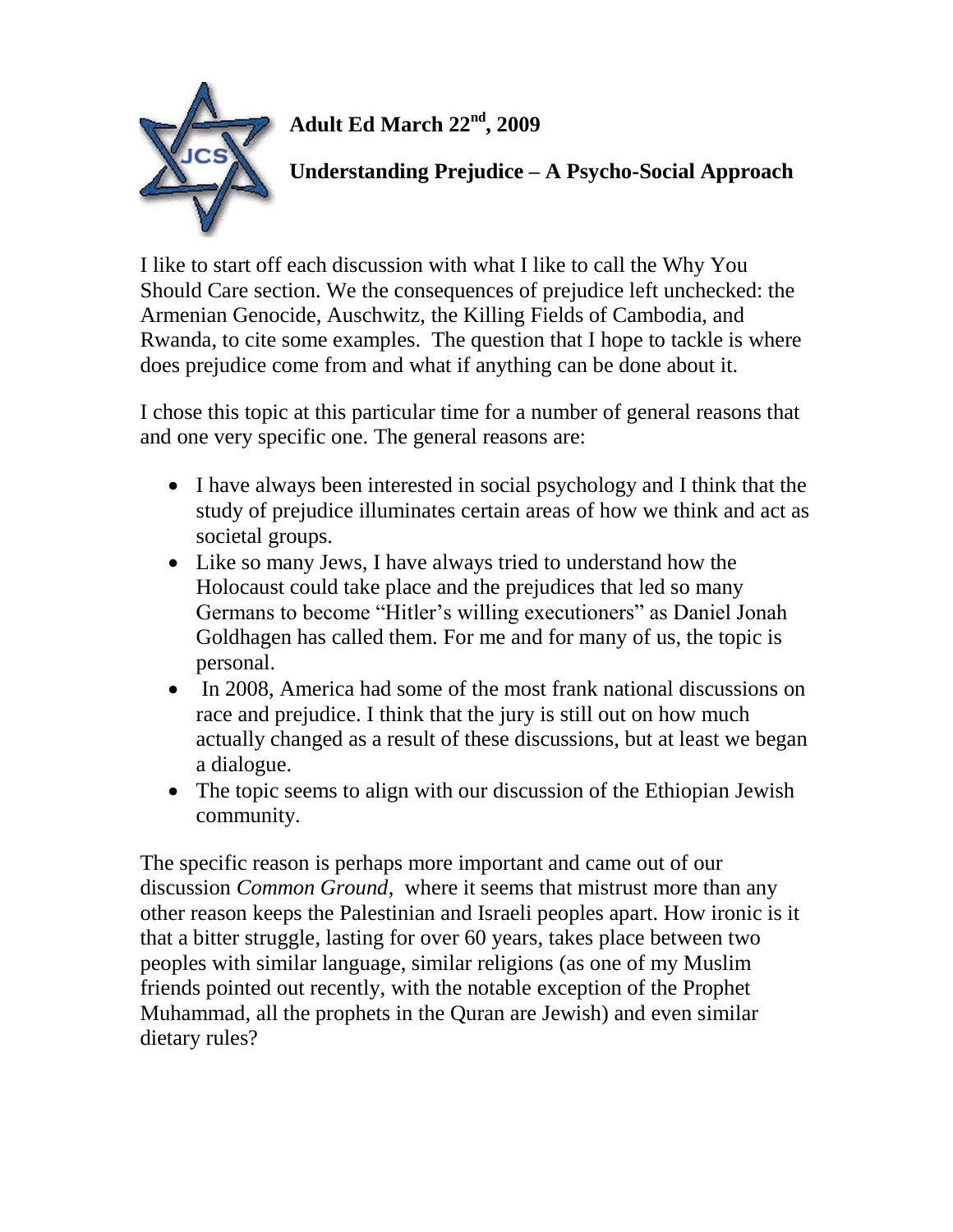Multiple studies have shown that the majority of both peoples, Israelis and Palestinians, agree on the same solution, but don't think that it will ever happen because the other side are either all terrorists or fascists, depending on your allegiance. There are at 15 million people involved; how "convenient" to be able to assign them all into two buckets.

Let us begin to address the problem systematically by defining prejudice, trying to understand the complex physical, religious and social influences and then address what we might be able to do about.

## **Definition:**

The dictionary definition of prejudice is:

*A preconceived judgment or opinion; an adverse opinion or leaning formed without just grounds or before sufficient knowledge; an instance of such judgment or opinion; an irrational attitude of hostility directed against an individual, a group, a race, or their supposed characteristics.<sup>1</sup>*

The last part is the most germane to our discussion.

The social psychological definition of prejudice is slightly different. "Although social scientists often differ in the precise way they define "prejudice," most agree that **it involves a prejudgment, usually negative, about a group or its members.** As commonly used in psychology, prejudice is not merely a statement of opinion or belief, but an attitude that includes feelings such as **contempt, dislike, or loathing**."<sup>2</sup>

Other related terms are stereotyping and discrimination. The word stereotype originally referred to a printing process used to create reproductions, it was later extended to mean an "image in the mind", which came to mean how we think about things or people. It then became used to express a generalization and specifically an overgeneralization. That is an important part of prejudice, the concept that all members of a group have a **certain quality or set of qualities** and that these qualities alone overshadow any other qualities that individual members of the group may have. Under the Nuremberg Laws, to cite an extreme example, a person who was one quarter Jewish was

<sup>&</sup>lt;sup>1</sup> <http://www.merriam-webster.com/dictionary/prejudice>

<sup>&</sup>lt;sup>2</sup> <http://www.understandingprejudice.org/apa/english/>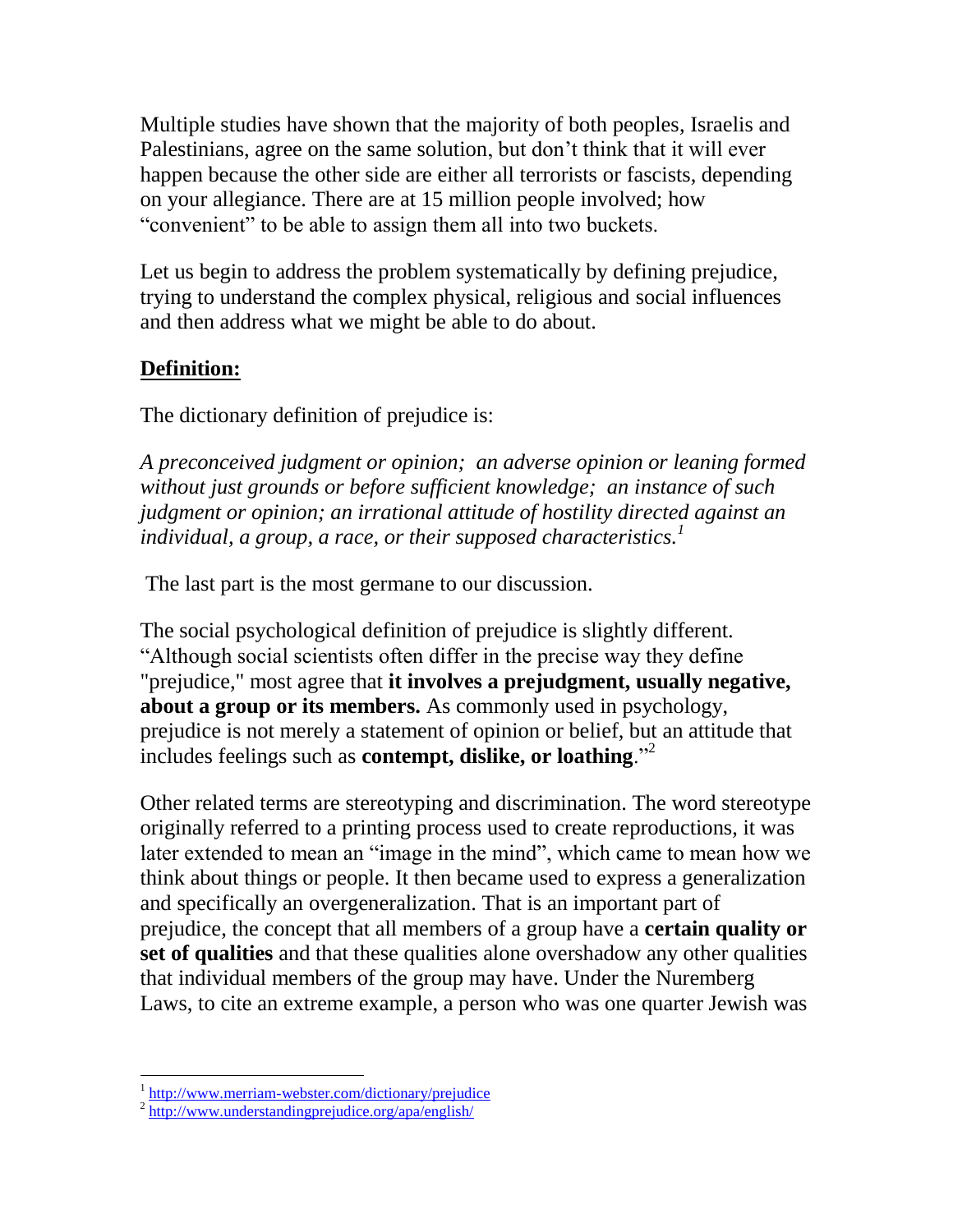deprived of their most fundamental rights, despite between three quarters non-Jewish. It was this "taint" of the blood that was preeminent.

Continuing with the definition, there is also considerable agreement that prejudice is learned, that it is not innate. While I hope that this is true, because it then implies that it can be unlearned, I have often asked myself why it is then so universal. Why is it present in every culture? That brings us the issue of whether we have a predisposition toward prejudice.

# **Judging a Book By It's Cover**

The most fundamental question in human psychology is the question of what qualities are genetic and what qualities are environmental or learned. The question is often posed as psyche versus soma or nature versus nurture. Further there is a theory that **ontogeny recapitulates phylogeny<sup>3</sup>** , or more simply that each one of us goes through cycles similar to what we, as mankind, have gone through. Five dollar words aside, if you want to understand all of us, study one of us.

Babies are born into a bewildering chaos. During the time in the womb, they are largely without external stimulus. Our most fundamental sense is sight, with large portions of our brain devoted to interpreting what we see. Living in a universe without light or motion, their eyes are undeveloped at birth. So too are the areas of the brain that will later interpret visual stimulation. After birth, the senses and the areas of the cortex that will make sense of the data continue to develop until age five or six.

At birth, the pupils are unable to dilate fully, the retina is not fully developed, babies are not able to fixate on objects and have a very limited ability to see colors. But this quickly changes. By three months babies are able to coordinate head and eye movements, they are attracted to black and white and yellow and red targets and are able to glance at smaller objects. By six months, they are able to hold objects in their hands and examine them. By nine months, they are able to distinguish new people from the familiar and are visually alert to them.<sup>4</sup>

What is germane to our topic is that there are certain things that we are all programmed us to see better than others. One study has shown that within

<sup>&</sup>lt;sup>3</sup> http://en.wikipedia.org/wiki/Recapitulation theory the Meckel-Serres Law.

<sup>&</sup>lt;sup>4</sup> [http://www.ccl-cca.ca/pdfs/ECLKC/encyclopedia/Enc08\\_Farroni-Menon\\_brain\\_en.pdf](http://www.ccl-cca.ca/pdfs/ECLKC/encyclopedia/Enc08_Farroni-Menon_brain_en.pdf)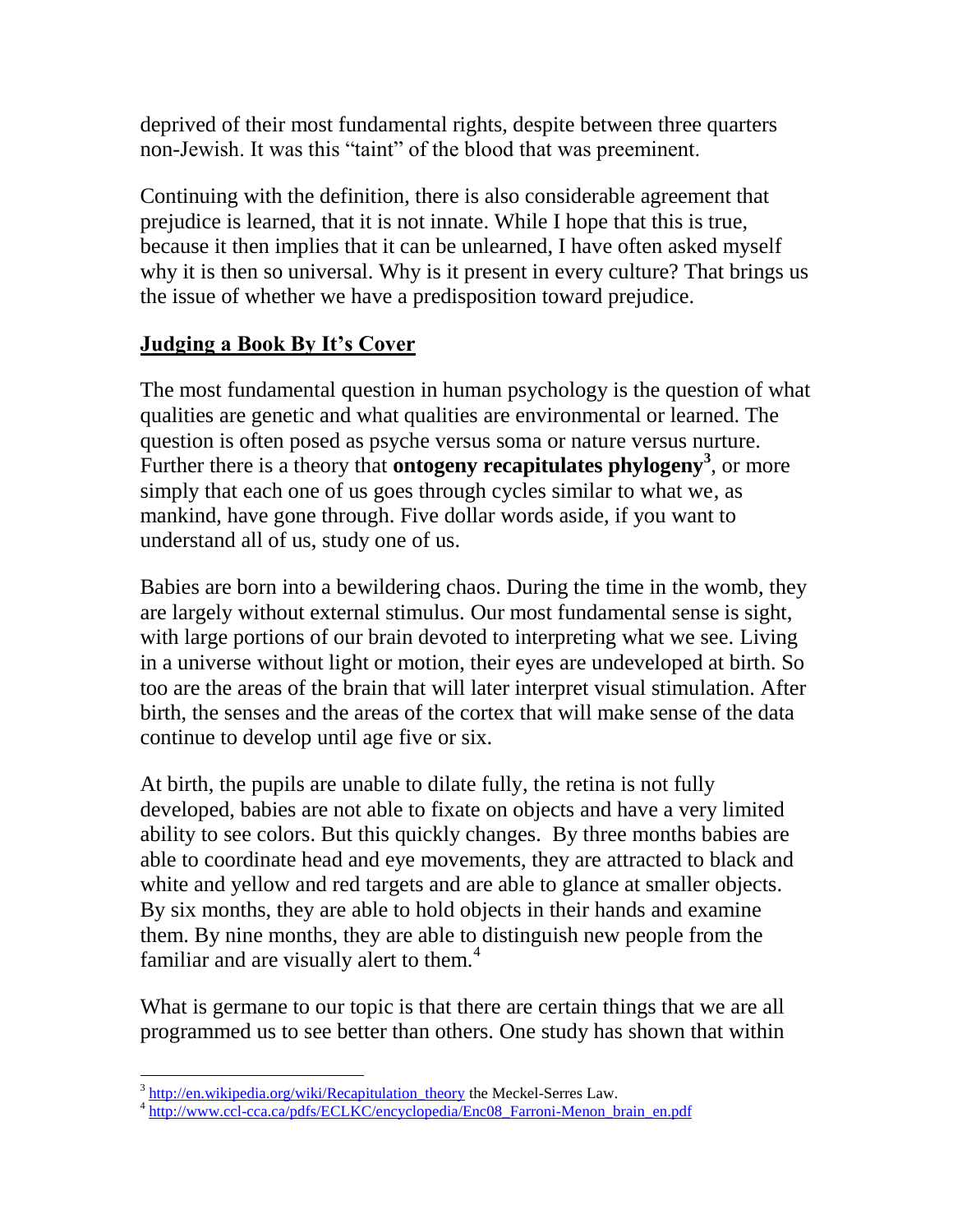minutes after birth, new born infants are attracted to **face-like** patterns in preference to non-face-like. Only hours after birth, babies are able to discriminate between individual faces and will show a preference for their mother's face, both in reality and in video presentations. Indications are that there is a specific face-learning mechanism that is "hard-wired" into us. This is the process of filial imprinting that has been studied in birds and other animals. Filial imprinting is defined as "phase-sensitive learning (learning occurring at a particular age or a particular life stage) that is rapid and apparently independent of the consequences of behavior." <sup>5</sup> As early as seven months after birth, babies are able to distinguish categories, showing a marked preference for female over male faces.<sup>6</sup>

By as young as nine months, babies are able to distinguish race based on facial images. In a study of Caucasian babies, a preference was shown for a pattern containing a single Asian face among seven Caucasian faces over a pattern containing a single Caucasian face among seven Asian faces. The conclusion was reached that mechanisms of specialization in face processing originate very early in life, but perhaps more important was the preference for images of "a familiar kind." <sup>7</sup> Other studies show this preference as early as three months after birth. <sup>8</sup>

Let me now introduce the work of Samuel Ichiye (S.I.) Hayakawa. Hayakawa was a student of Alfred Korzybski<sup>9</sup>, who came to America from Poland during World War I. During that war, Korzybski served as an intelligence officer for the Russian army. After suffering a number of wounds, Korzybski came to North America to coordinate the shipments of artillery to the front. After the war, Korzybski would author a number of books and theories and is credited with founding the study of general semantics. The basic principle of general semantics is that the "map is not the territory" which means that the human mind develops internal, mental or psychological symbols that help us think about and work with the world around us.

Hayakawa built upon Korzybski's work to construct his Ladder of Abstraction<sup>10</sup>. In the Ladder of Abstraction, we move from the concrete and

<sup>&</sup>lt;sup>5</sup> [http://en.wikipedia.org/wiki/Imprinting\\_\(psychology\)](http://en.wikipedia.org/wiki/Imprinting_(psychology))

<sup>&</sup>lt;sup>6</sup> The development of face processing in infancy and early childhood, By Olivier Pascalis, Alan Slater

<sup>&</sup>lt;sup>7</sup> <http://pbr.psychonomic-journals.org/content/16/2/270.refs?cited-by=yes&legid=psppbr;16/2/270>

<sup>8</sup> <http://www.pubmedcentral.nih.gov/articlerender.fcgi?artid=2566511>

<sup>&</sup>lt;sup>9</sup> http://en.wikipedia.org/wiki/Alfred Korzybski

<sup>&</sup>lt;sup>10</sup> [http://www.rijnlandmodel.nl/english/general\\_semantics/abstraction\\_ladder.htm](http://www.rijnlandmodel.nl/english/general_semantics/abstraction_ladder.htm)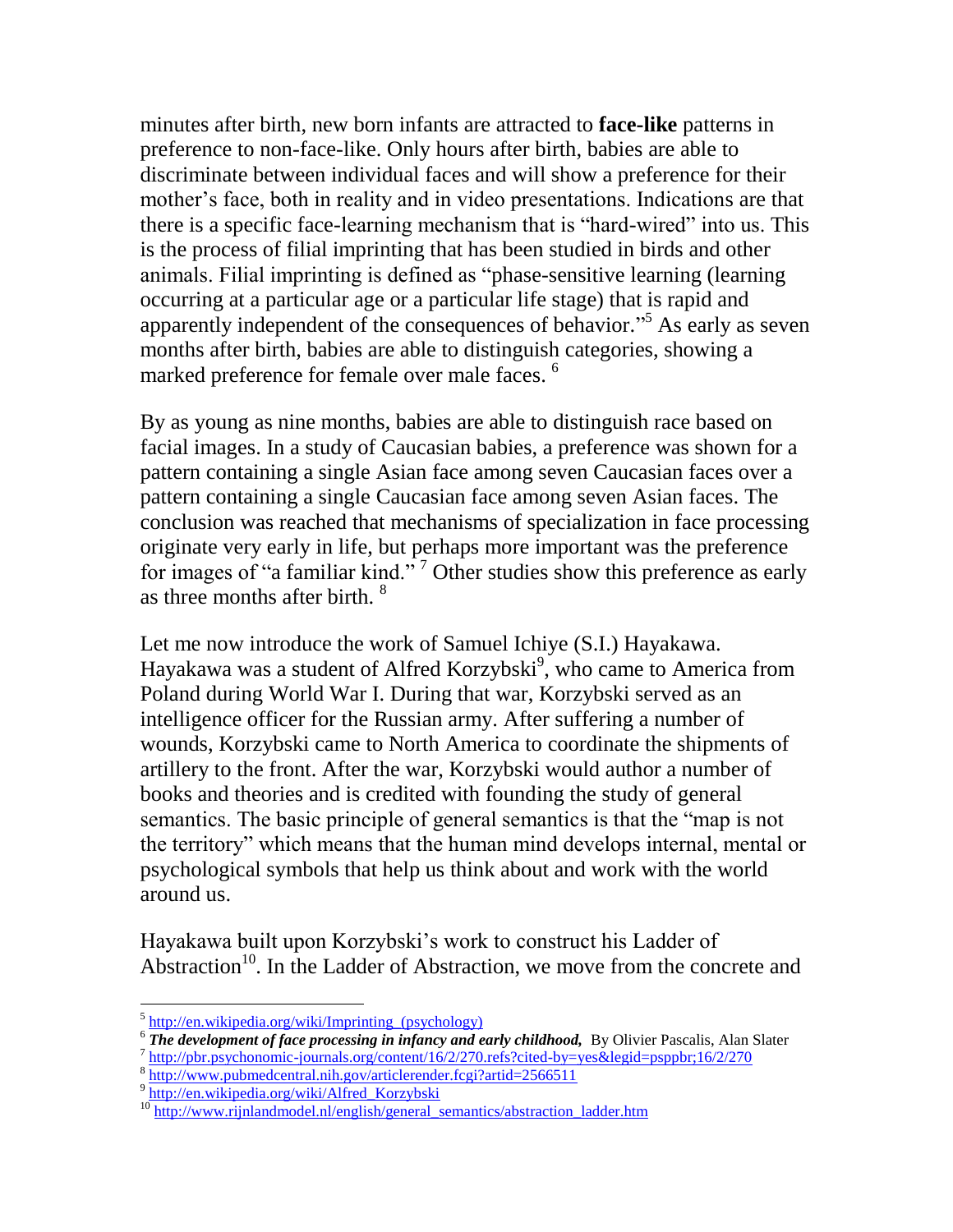specific cow on a farm to the more abstract class of farm animals to the completely abstract concept of the cow being part of wealth.

Applying this concept to human perception, we move from the baby's identifying with the concrete and specific image of mother to the less concrete class of people who look like mother to the completely abstract identification with a race or nation.

What begins as a survival mechanism evolves into the identification with an abstract group. Mankind lived in small tribes and groups and it was important for survival for us, at early stages in our development when we were most dependent, to be able to pick out our mothers and other members of our tribe with whom we would presumably be safer than we would with outsiders. We used appearance and particularly facial appearance to make these selections. The next question that arises is how does a preference for one group, a group with whom we share facial characteristics, transform into a dislike and distrust of dissimilar groups?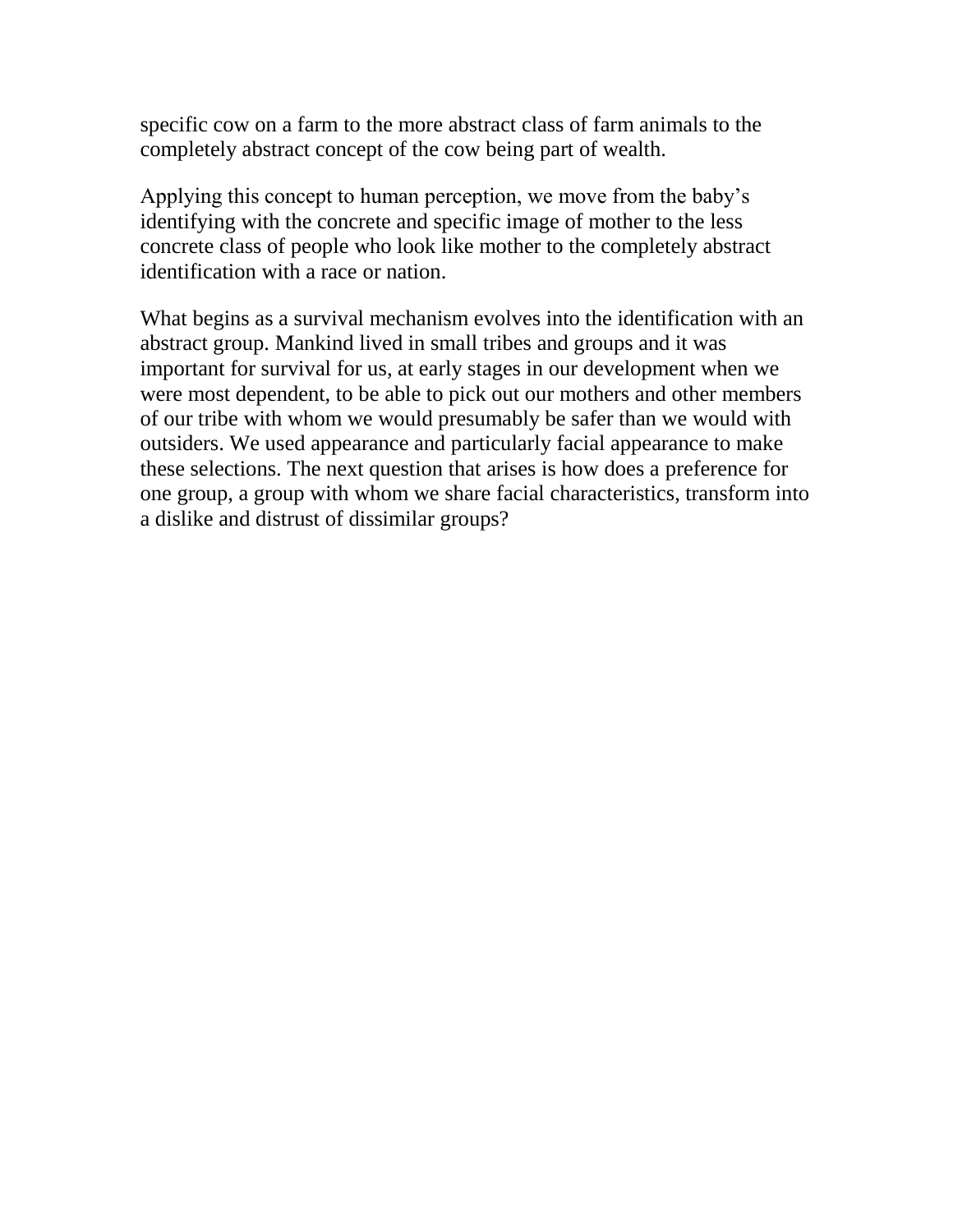#### **ABSTRACTION LADDER**

Start reading from the bottom UP

8. "wealth"

7. "asset"

6. "farm assets"

5. "livestock"

4. "cow"

3. "Bessie"

 $2.$ 

8. The word "wealth" is at an extremely high level of abstraction, omitting almost all reference to the characteristics of Bessie.

7. When Bessie is referred to as an "asset," still more of her characteristics are left out.

6. When Bessie is included among "farm assets," reference is made only to what she has in common with all other salable items on the farm.

5. When Bessie is referred to as "livestock," only those characteristics she has in common with pigs, chickens, goats, etc., are referred to.

4. The word "cow" stands for the characteristics we have abstracted as common to cow<sub>1</sub>, cow<sub>2</sub>, cow<sub>3</sub> . . . cow<sub>n</sub>. Characteristics peculiar to specific cows are left out.

3. The word "Bessie" (cow<sub>1</sub>) is the name we give to the object of perception of level 2. The name is not the object; it merely stands for the object and omits reference to many of the characteristics of the object.

2. The cow we perceive is not the word, but the object of experience, that which our nervous system abstracts (selects) from the totality that constitutes the process-cow. Many of the characteristics of the process-cow are left out.

පියි ස්වේ සිද් 1. The cow known to science ultimately consists of atoms, d electrons, etc., according to present-day scientific inference. Characteristics (represented by circles) are infinite at this level and ever-changing. This is the process level. Be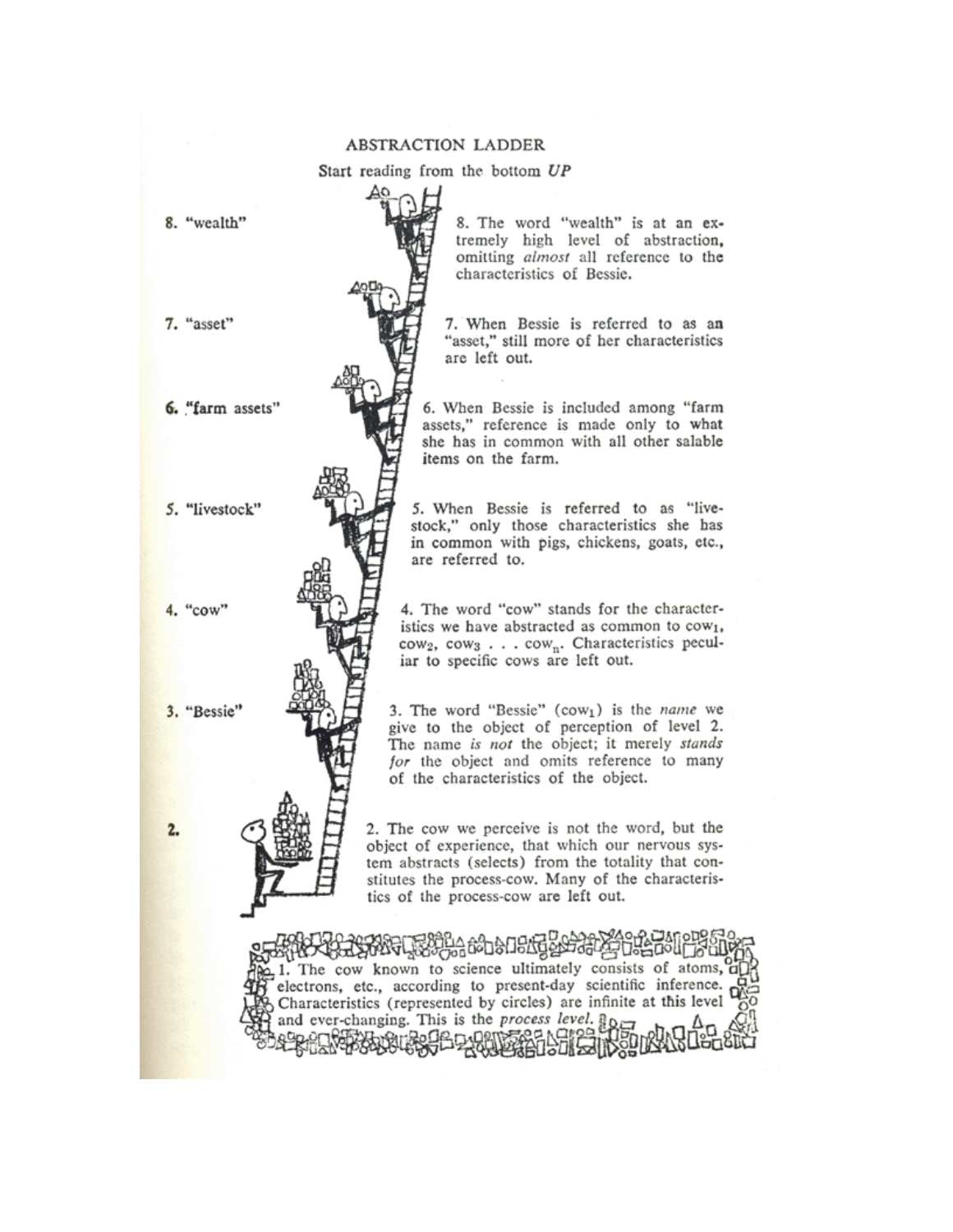### **Its All In Our Heads**

Having established that there are certain tendencies, propensities if you will, that are universal among people because of millions of years of survivaloriented evolution, how do we make the jump to prejudice? Given that we are programmed, hard-wired if you will, to recognize individuals and groups that are like us as being safe, is there a "prejudice gene" that we all carry?

I sincerely hope not. To make the leap to prejudice, we need to add culture, the nurture element, to the mix. In particular, I am going to focus on one element of culture, religion, to explain the origins of prejudice. At this point we turn to the work of two psychologists, Carl Jung and Jean Piaget.

Jung hypothesized that each of carries certain ancestral memories or archetypes within us. He especially focused on the following: the Child, the Hero, the Great Mother, the Wise Old Man and the Trickster or Fox. <sup>11</sup> Jung is credited with being the first psychologist to state that man is "by nature religious."<sup>12</sup> Far from being anti-religious, Jung stressed the benefits of religion as a cure for the stresses and illnesses of modern life. However, Jung was confronted by a real dilemma when Germany, the neighbor of his Swiss homeland, became the Nazi state.

Jung was friends with and was mentored by the Jewish psychologist, Sigmund Freud. Jung's work diverged from Freud in that Jung, who had studied deeply Christianity, Hinduism, Buddhism, Gnosticism, Taoism and other traditions, believed that each of us carries ancestral memories, which he called the collective unconscious, and that bringing these ancestral memories into consciousness has a holistic healing effect on mind and body. He called this process individuation<sup>13</sup>. Participation in religious ceremony is an important means of accomplishing this.

<sup>&</sup>lt;sup>11</sup> <http://en.wikipedia.org/wiki/Archetype>

<sup>&</sup>lt;sup>12</sup> [http://en.wikipedia.org/wiki/Carl\\_Jung](http://en.wikipedia.org/wiki/Carl_Jung)

<sup>13</sup> <http://en.wikipedia.org/wiki/Individuation>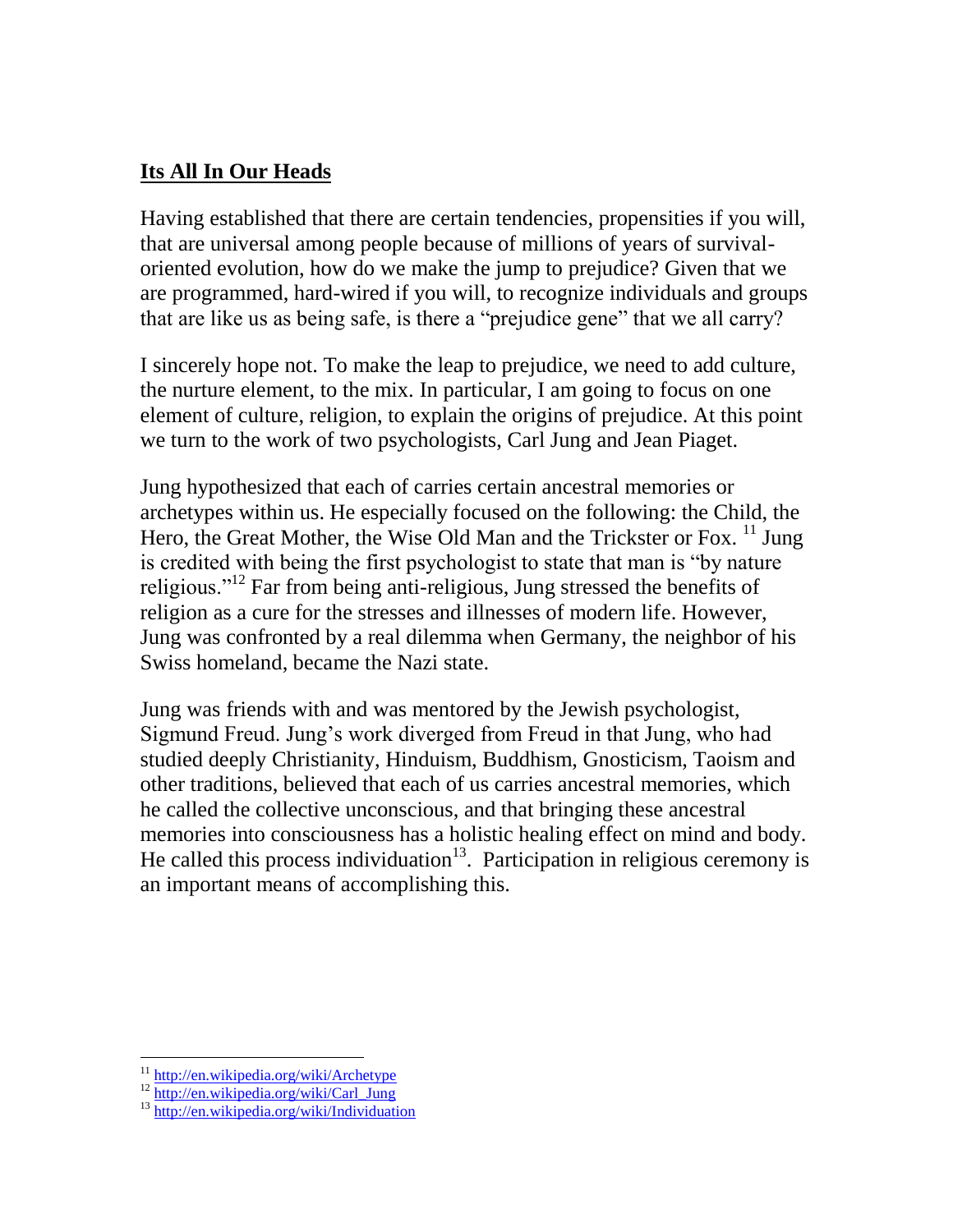

Before we go much further, let me comment on the universality of certain ceremonies. There is a tremendous variety of religious beliefs in the world. You have the major religions, Christianity, Islam, Hinduism, and Buddhism. Membership in these four faiths account for almost 5 billion people. Add in Chinese traditional, Sikkism, Judaism, Baha'i, Jainism and Shinto and you have almost another half a billion people. There are another almost half billion people that maintain the ancient primal faiths, particularly in Africa. Compare that to around 1.1 billion who state that they are Secular, Nonreligious, Agnostic or Atheist and you come to the conclusion that most people in the world are religious<sup>14</sup>. As varied as the beliefs are, you find that commonalities of ceremony: there is almost always some variation of assembly, usually in a circle, around a fire or candles; using wine, liquor or

<sup>&</sup>lt;sup>14</sup> http://www.adherents.com/Religions\_By\_Adherents.html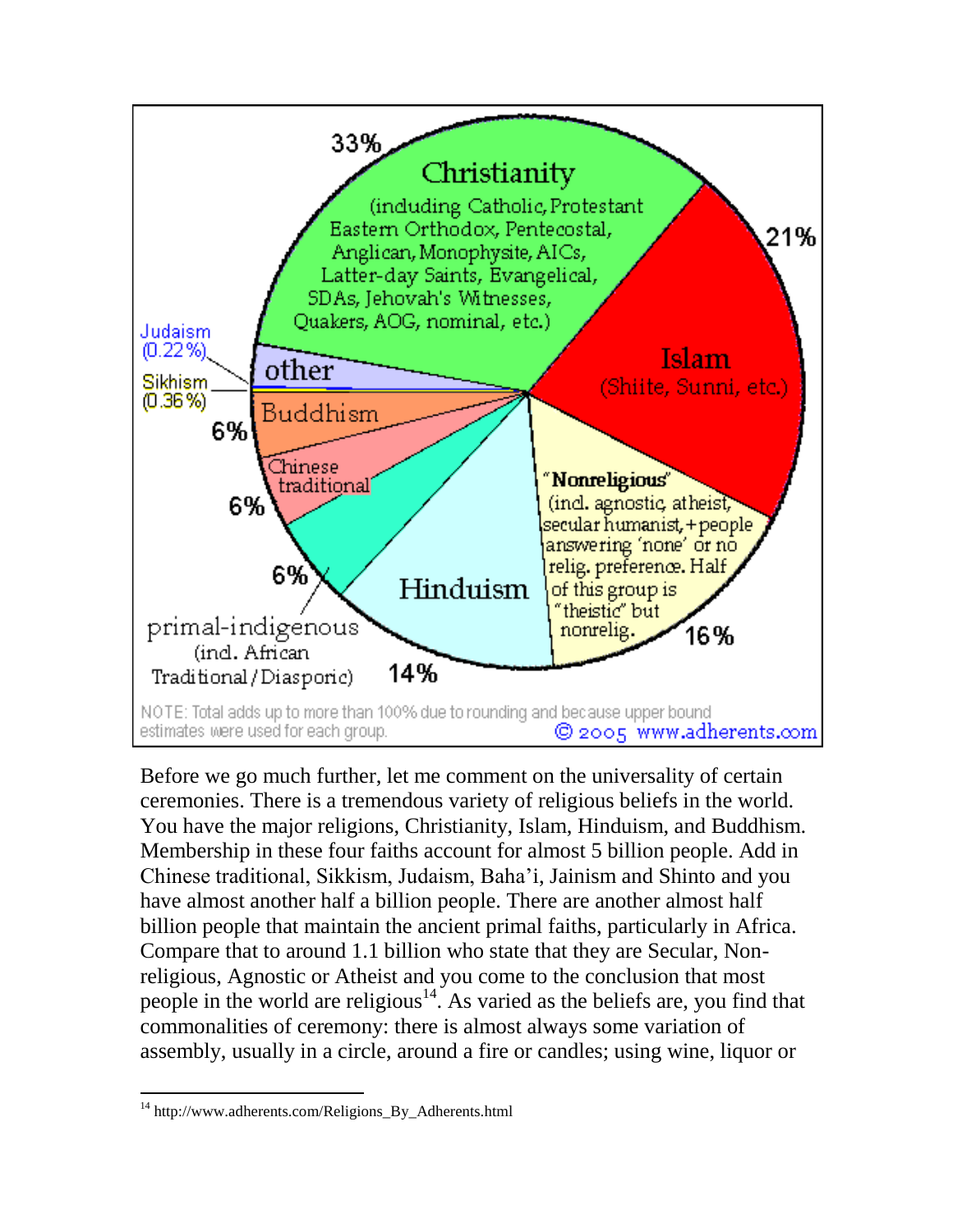other intoxicants, prayer or meditation to achieve an altered state of consciousness; and some form of collective singing or chant. These rituals harken back to humans earliest days in the caves and serve to create and reinforce a group identity. This sense of group identity is almost always exclusionary, defining the group but also separating the group from other groups.

There are few religions (Buddhism, Taoism and Shinto come to mind) that do not position themselves as being superior to all other religions.

Beginning in 1923, the Nazis began to hold annual rallies at Nuremberg. They lit fires and circled around them, drank intoxicants and sang and chanted in chorus. The similarity to religious ritual was not coincidental; the Nazis carried Martin Luther's *Von den Juden und Ihren Lügen (On the Jews and Their Lies)* as an inspirational text and Nazi architect Albert Speer would design a "Cathedral of Light" for Hitler to use when addressing the assembly<sup>15</sup>. (See picture below.)



The rise of an anti-Semitic, religious state created some conflicts for Jung. Through 1939, Jung maintained cordial relations with German psychotherapists who lent their support to the Nazis. But as early as 1936, in his essay "Wotan" Jung described Germany as "infected" by "one man who

 $\overline{a}$ <sup>15</sup> <http://www.bytwerk.com/gpa/rpt37.htm>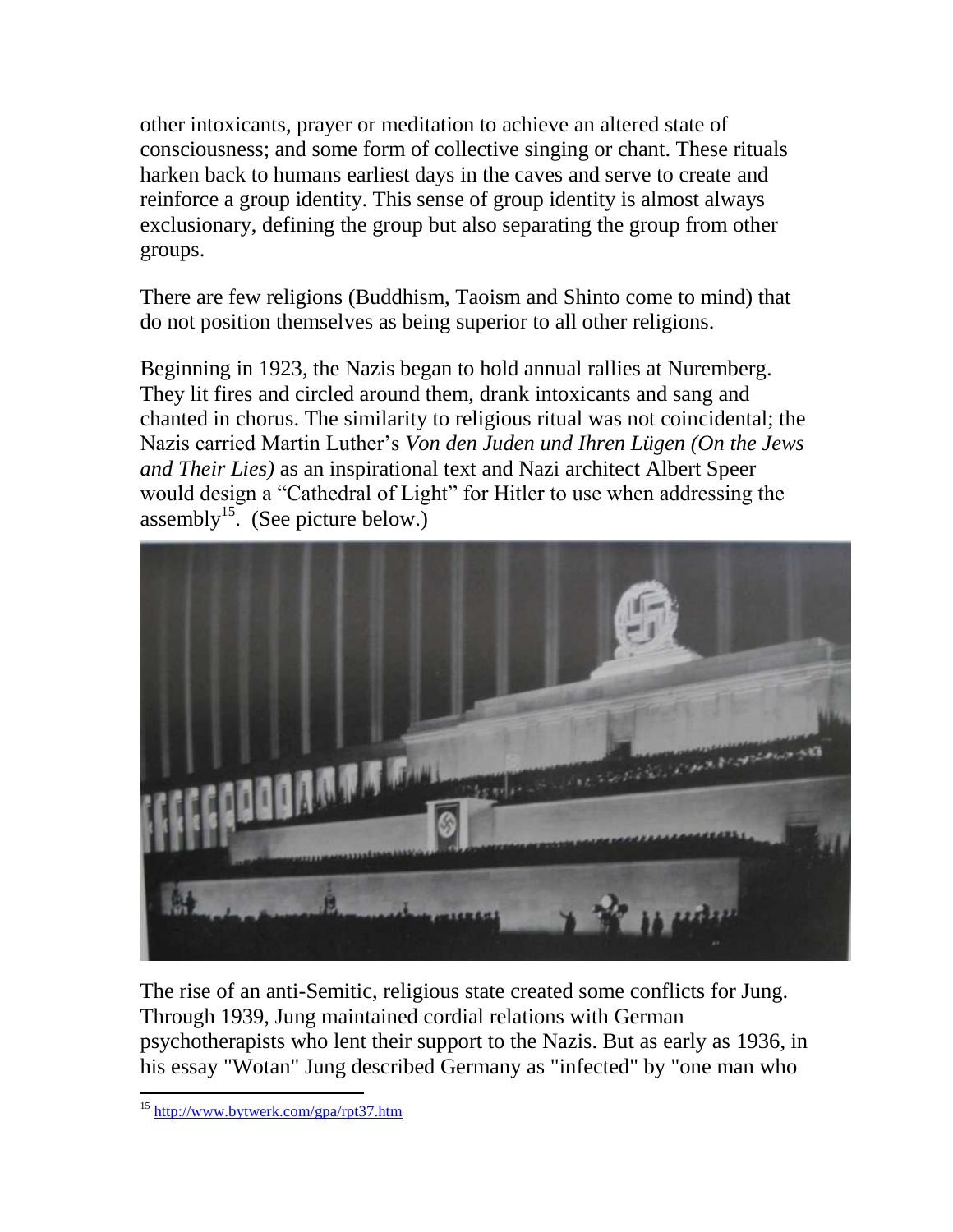is obviously possessed" and described the German state as "rolling towards perdition." The essay does, however, speak in more positive terms of Jakob Wilhelm Hauer and his German Faith Movement which was loyal to the Führer. In a 1948 interview, Jung answered the charges of anti-Semitism that had been leveled against him:

"It must be clear to anyone who has read any of my books that I have never been a Nazi sympathizer and I never have been anti-Semitic, and no amount of misquotation, mistranslation, or rearrangement of what I have written can alter the record of my true point of view. Nearly every one of these passages [referring to a list of quotations cited against him] has been tampered with, either by malice or by ignorance. Furthermore, my friendly relations with a large group of Jewish colleagues and patients over a period of many years in itself disproves the charge of anti-Semitism."

Jean Piaget is best known as a psychologist who studied children and constructed a theory of psychological development based on a series of stages. He also developed the concept of "genetic epistemology" which "attempts to explain knowledge, and in particular scientific knowledge, on the basis of its history, its socio-genesis, and especially the psychological origins of the notions and operations upon which it is based." In a brief summary, Piaget used children's responses to a series of interview questions to chart the transformation of their thinking from intuitive and highly individual to scientific and socially acceptable. He concluded that we move from a position of egocentrism, where we are at the center of the universe, to socio-centrism, where our society is the focus. He further stated that intellectual activity is part of the biological process of adaptation, consisting of two parts, assimilation and accommodation. To summarize, what we think, even scientific thought, is effected by the society in which we live.

Michael Horace Barnes extended Piaget's theories and the theories of other Piaget students to show a parallelism between the development of religion and science<sup>16</sup>. Individual development effects cultural development and vice versa. I accept some parts of the theory, but not others. To my mind, science and intellectual thought is always forward looking, while religious thought tends to be backward looking. One becomes a scientist or a philosopher to discover the next big thing; religion attempts to explain what happened in the past and references the prophets of the past.

<sup>16</sup> **Stages of Thought**, By Michael Horace Barnes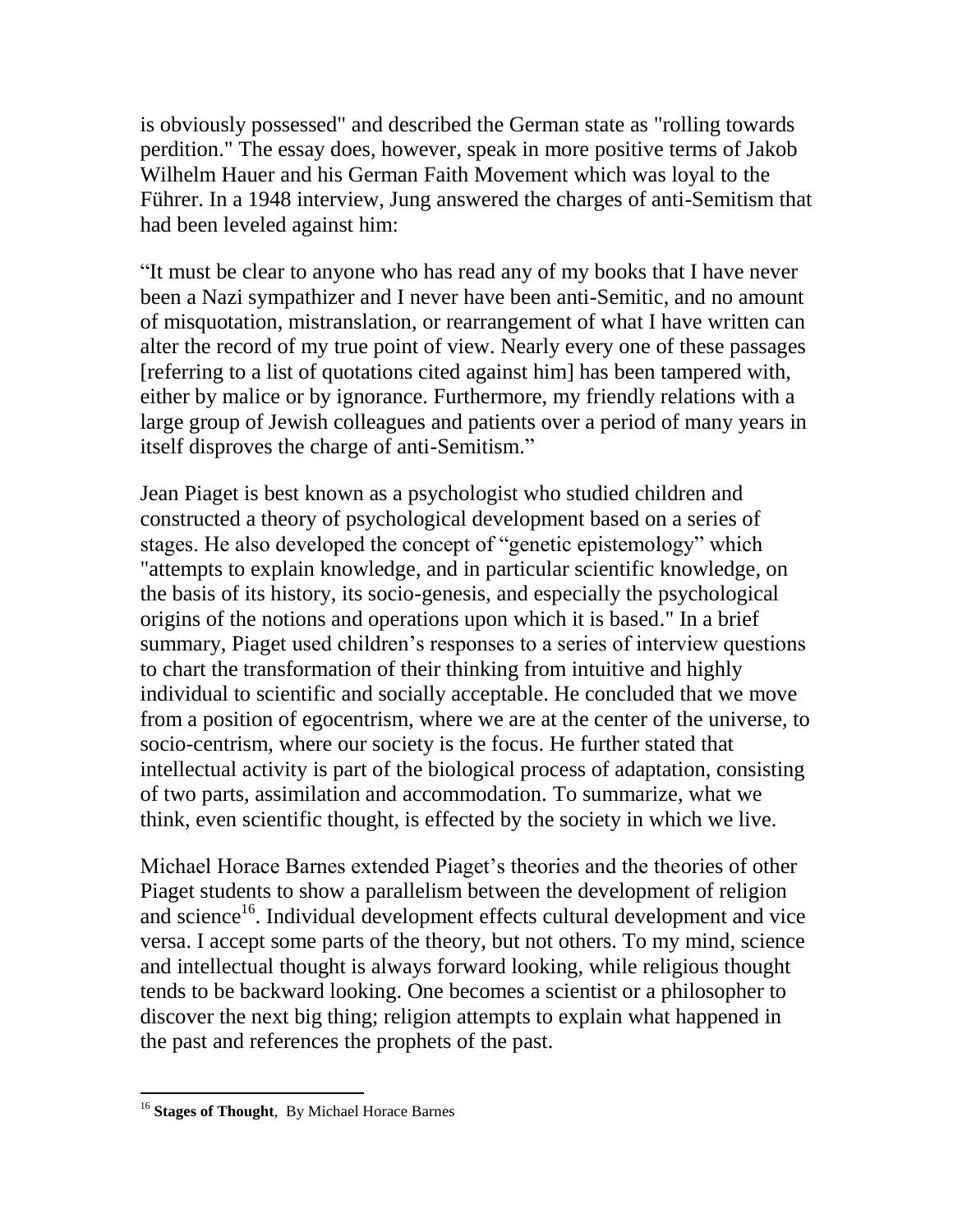One of the most important things to take from the Piaget school is the importance of how we raise our children in determining the future of our society: "only education is capable of saving our societies from possible collapse, whether violent, or gradual."

# **The Things That You Are Liable To Read In the Bible…**

If our thoughts and attitudes are formed and constrained by the culture of the societies in which we live and if religion is an important part of that culture, how is prejudice a part of religion? Let's go "old school" and start with the Old Testament, the Bible.

As we have discussed in the past, the Noah story was first recorded in the Sumerian Epic of Gilgamesh as the story of Utnapishtim, the first hero of the Flood. Carl Jung would say that both are representations of the same archetype that exists in our collective unconscious. But whereas Utnaphishtim ascends to divinity after surviving the Flood, it is the story of Noah after the flood that provides a rationale for prejudice in the Bible. Noah has three sons, Shem, Ham and Japheth. It was accepted as fact by Judeo-Christians until about the middle of the 19<sup>th</sup> Century that all the nations of the world were descended from these three. Ham was the forefather of the southern peoples who lived in "Hamitic" Africa. Shem was the forefather of the peoples of the Middle East, who are still referred to as Semitic. Japheth was the forefather of the northern Eurasian peoples $^{17}$ .

Ham and all his descendants are cursed because Ham "saw" his father Noah naked. In Genesis 9:20 we have the following story:

20 And Noah began to be an husbandman, and he planted a vineyard: 21 And he drank of the wine, and was drunken; and he was uncovered within his tent. 22 And Ham, the father of Canaan, **saw** the nakedness of his father, and told his two brethren without. 23 And Shem and Japheth took a garment, and laid it upon both their shoulders, and went backward, and covered the nakedness of their father; and their faces were backward, and they saw not their father's nakedness. 24 And Noah awoke from his wine, and **knew what his younger son had done unto him.** 25 And he said, Cursed be Canaan; a servant of servants shall he be unto his brethren. 26 And he said, Blessed be the LORD God of Shem; and **Canaan shall be his servant**. 27 God shall

<sup>&</sup>lt;sup>17</sup> [http://en.wikipedia.org/wiki/Sons\\_of\\_Noah](http://en.wikipedia.org/wiki/Sons_of_Noah)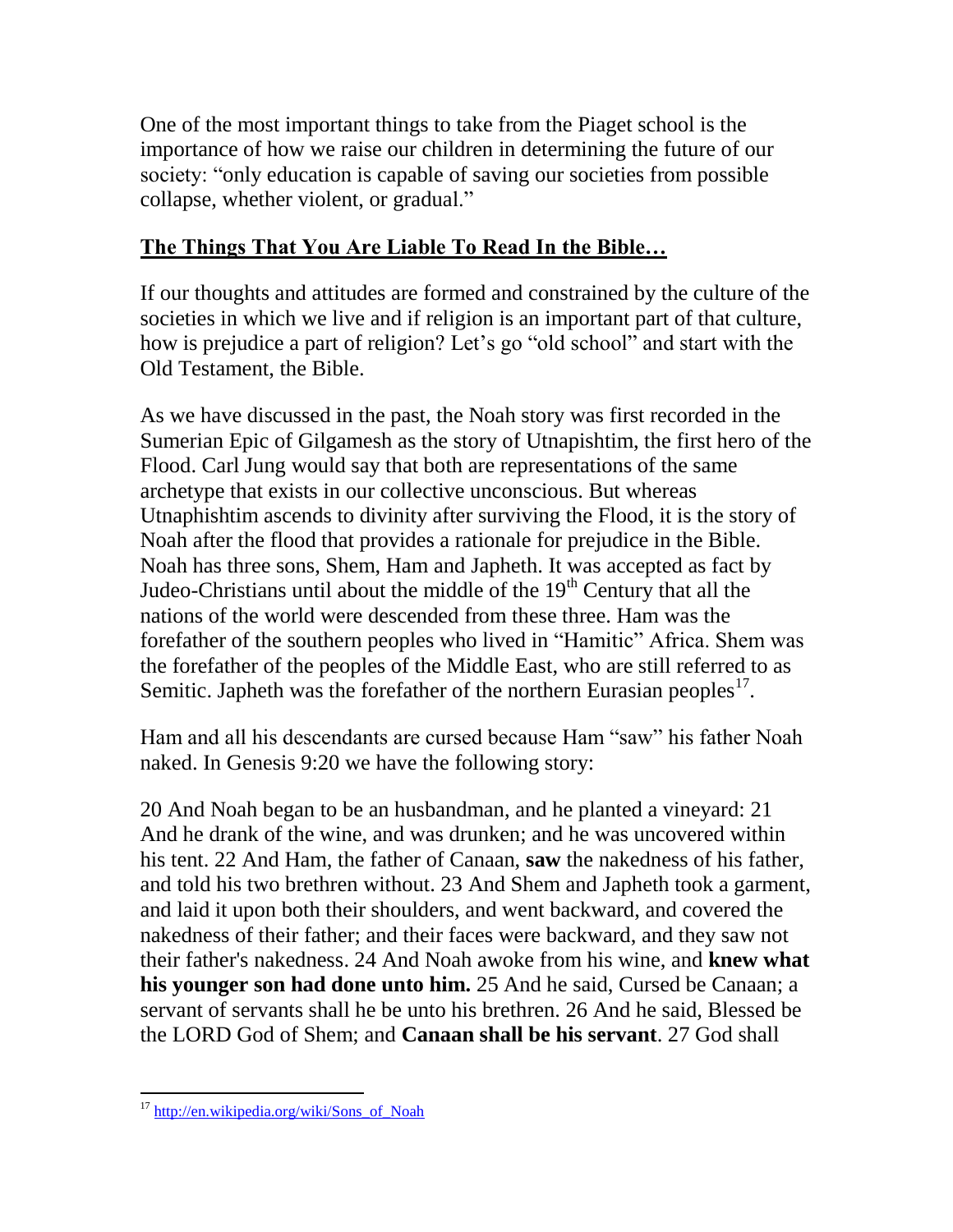enlarge Japheth, and he shall dwell in the tents of Shem; and **Canaan shall be his servant.** 

The story above provides justification for the conquest and enslavement of the people of the land of Canaan by the returning Israelis after the time of their enslavement in Egypt. Later the same story would be cited as the justification for the enslavement of the dark-skinned descendents of Ham, father of Canaan, which refers to the peoples of Africa. Since the African slaves were often converted to the Judeo-Christian faith, even they often accepted the story.

There is a Biblical interpretation that Ham's sin was more than visual; that he engaged in a sexual act with his unconscious father. The Babylonian Talmud, Sanhedrin 108b states "Our Rabbis taught: Three copulated in the ark, and they were all punished — the dog, the raven, and Ham. The dog was doomed to be tied, the raven expectorates, and Ham was smitten in his skin." Although Ham is not explicitly cursed in the Genesis section above, it was taken that the dark skin of the African peoples was the result of the curse. Thus the African peoples were not only unclean by virtue of the sin being passed down from generation to generation, but they were intended by G-d to be slaves.

The story may not be real but the consequences certainly were. Generations of Jewish and Christian men could go to their synagogue or church to worship the Lord and then go home and abuse their dark-skinned slaves with a clear conscience. We have the justification for racism.

Among human beings, the commonly accepted definition of race is "race or racial group usually refers to the categorization of humans into populations or groups on the basis of various sets of heritable characteristics.<sup>18</sup>" However there is considerable debate as to whether this definition has any real meaning. From the American Anthropological Association web page: "Evidence from the analysis of genetics (e.g., DNA) indicates that most physical variation lies within so-called racial groups. This means that there is greater variation within 'racial' groups than between them.<sup>19</sup>

To explain how nonsensical yet dangerous racism can be we only need to look at the ethnic cleansing of between 800,000 and 1 million Tutsis by their

 $\overline{a}$ <sup>18</sup> http://en.wikipedia.org/wiki/Race (classification of human beings)

<sup>&</sup>lt;sup>19</sup> [http://www.aaanet.org/\\_cs\\_upload/cmtes/minority/23697\\_1.pdf](http://www.aaanet.org/_cs_upload/cmtes/minority/23697_1.pdf)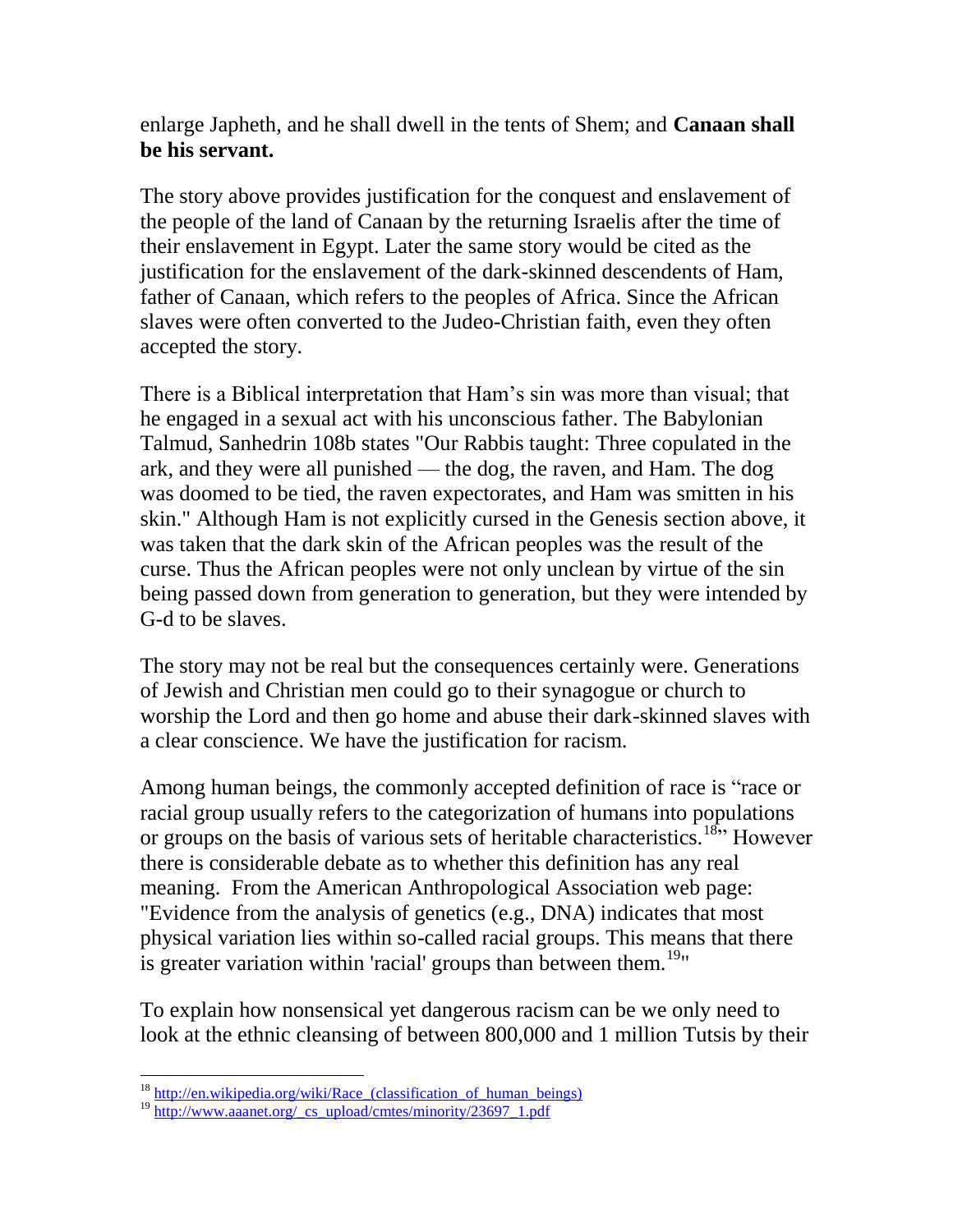Hutu neighbors in Rwanda. I would offer that no one in this room could tell the difference between Hutu and Tutsi, yet the differences were a matter of life and death in Rwanda.

The justification for two thousand years of anti-Semitism can be found in several verses of the Gospels. Jesus speaking to a group of Pharisees: "I know that you are descendants of Abraham; yet you seek to kill me, because my word finds no place in you. I speak of what I have seen with my Father, and you do what you have heard from your father. They answered him, "Abraham is our father." Jesus said to them, "If you were Abraham's children, you would do what Abraham did. ... You are of your father the devil, and your will is to do your father's desires. He was a murderer from the beginning, and has nothing to do with the truth, because there is no truth in him. When he lies, he speaks according to his own nature, for he is a liar and the father of lies. But, because I tell the truth, you do not believe me. Which of you convicts me of sin? If I tell the truth, why do you not believe me? He who is of God hears the words of God; the reason why you do not hear them is you are not of God.<sup>20"</sup>

In Matthew 27:25 the Jews of Jerusalem cry out for Jesus' crucifixion and say "His blood be on us, and on our children<sup>21</sup>". This verse was often used as the justification for atrocities against the Jews, who were taken to be the very descendants of those Jews who had committed deicide.

In Revelation 3:9, Stephen is quoted as saying "Behold, I will make those of the synagogue of Satan who say that they are Jews and are not, but lie behold, I will make them come and bow down before your feet, and learn that I have loved you<sup>22</sup>."

I could go on and quote more from the Old Testament, the New Testament, and the Quran. But at the end, these are just words on pages. It is our human choice to obey them, to raise ourselves up by putting others down that gives rise to prejudice. We find something in these words that strikes a chord in ourselves.

Religion provides one means of dividing the world into categories. For the early Jews, religion was synonymous with tribal identity, hence the term the

 $\overline{a}$ <sup>20</sup> [http://en.wikipedia.org/wiki/Antisemitism\\_in\\_the\\_New\\_Testament](http://en.wikipedia.org/wiki/Antisemitism_in_the_New_Testament)

 $^{21}$  Ibid

 $22$  Ibid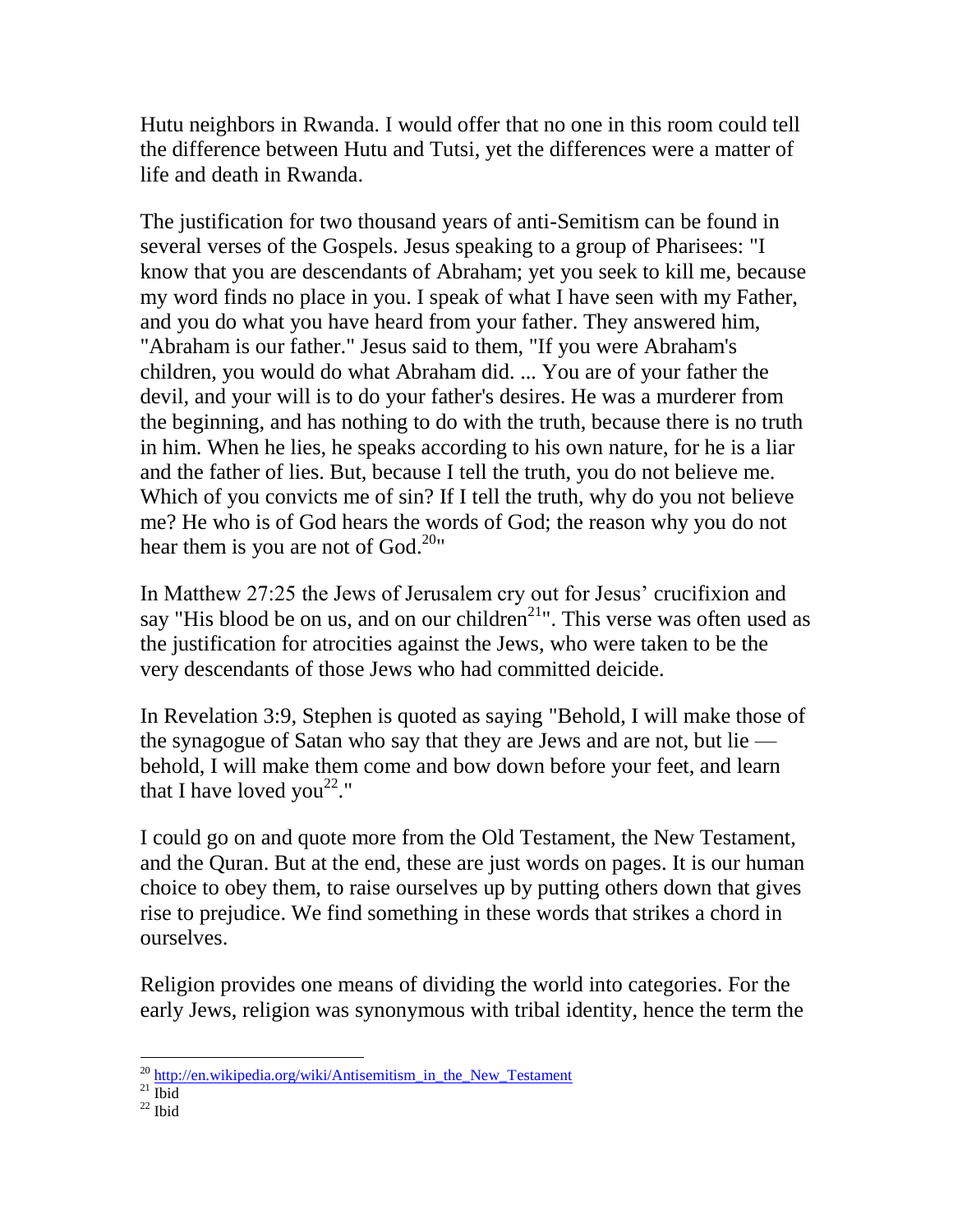Chosen People, rather than the "peoples." Outsiders included other tribes and other races, which were deemed by G-d to be inferior. By the Middle Ages, both Christianity and Islam included multiple tribes and races. In the religious wars of that time, Normans and Franks, who might be enemies at home, would make common cause against Arabs and Berbers. By the Age of Enlightenment, national identity became paramount. Religion, tribal identity, race and national identity all have the capability to unite people and also to divide peoples.

I will offer you one last reading, which I think is very pertinent to today's situation in the Middle East:

## *Read from "The Man in the Glass Booth" page 75.*

Three months after the trial of Adolf Eichmann, the real Man in the Glass Booth, began in Jerusalem, Stanley Milgram began his famous experiment on obedience to authority. He posed the following question "Could it be that Eichmann and his million accomplices in the Holocaust were just following orders? Could we call them all accomplices?" His answer was as follows:

"I set up a simple experiment at Yale University to test how much pain an ordinary citizen would inflict on another person simply because he was ordered to by an experimental scientist. Stark authority was pitted against the subjects' strongest moral imperatives against hurting others, and, with the subjects' ears ringing with the screams of the victims, authority won more often than not. The extreme willingness of adults to go to almost any lengths on the command of an authority constitutes the chief finding of the study and the fact most urgently demanding explanation.

Ordinary people, simply doing their jobs, and without any particular hostility on their part, can become agents in a terrible destructive process. Moreover, even when the destructive effects of their work become patently clear, and they are asked to carry out actions incompatible with fundamental standards of morality, relatively few people have the resources needed to resist authority."

It should also be noted that Milgram was also administering a paper and pencil test, the California F-Scale developed by Theodor Adorno et al. The F-scale, where "F" stood for "Fascism" was a test developed to measure authoritarian personality. Adorno, an escapee from Nazi Europe, was studying anti-Semitism and was trying to develop a measure to identify